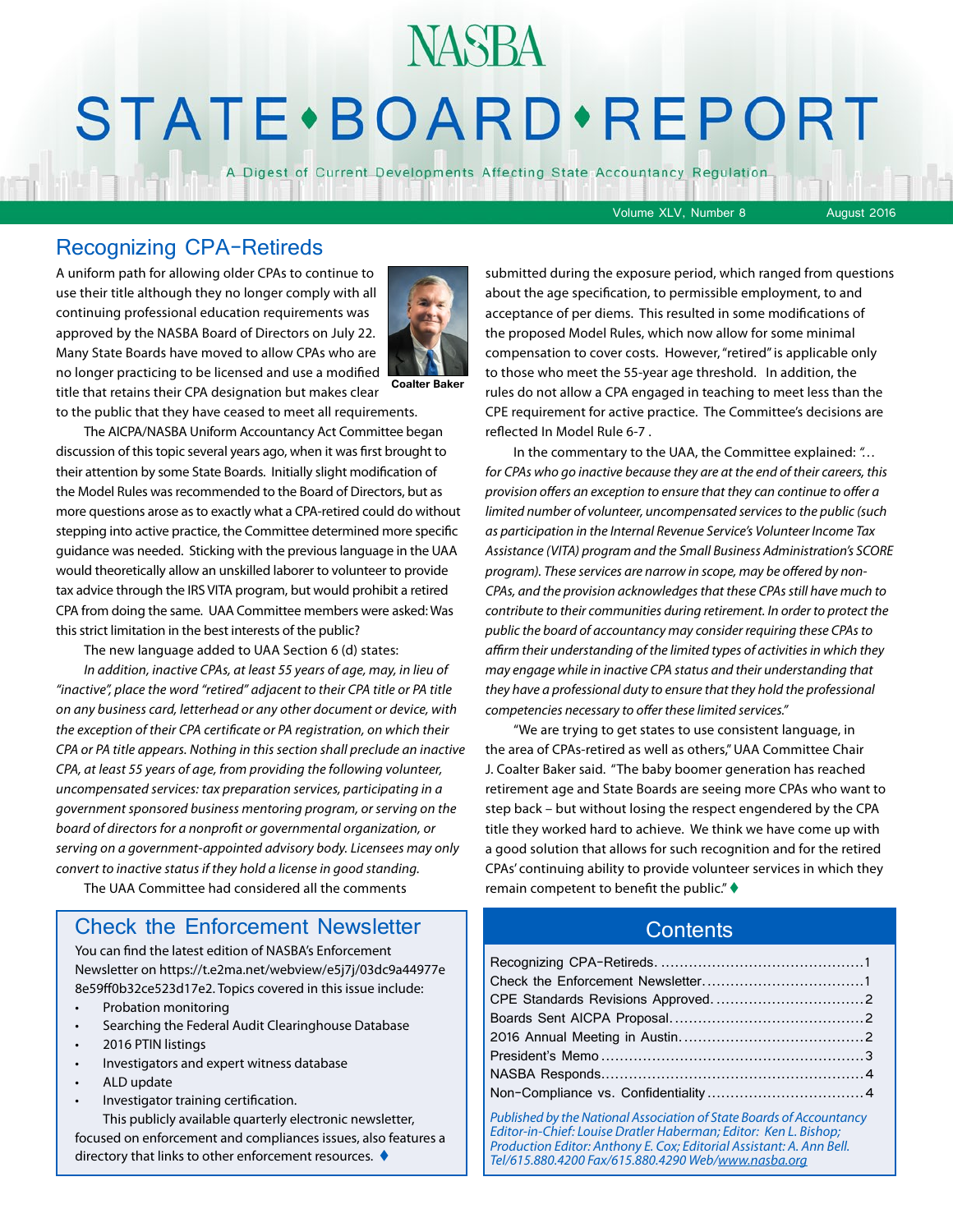#### <span id="page-1-0"></span>CPE Standards Revisions Approved

The revised "Statement on Standards for Continuing Professional Education Programs" and "Fields of Study that Qualify for Continuing Professional Education" were approved by the NASBA Board on July 22, and the Standards were also approved by the AICPA Board on August 4. These Standards are to be effective on September 1, 2016 for all CPE program sponsors



except for those that have programs currently under development, which have until December 31, 2016 to put them into effect. The Standards are an appendix of the Uniform Accountancy Act.

Originally these revisions went out for comment in November 2015, then based on the comments received were revised again and sent out for a second comment period, which ended on April 30, 2016. CPE Committee Chair Maria Caldwell (FL) told the NASBA Board that every comment received had been reviewed and discussed by the Committee. The submitted comments did not result in major changes to the November 2015 exposure draft of the Standards, Ms. Caldwell noted.

Among the revised standards was the current Standard 16: "Sponsored Learning activities are measured by actual program length, with one 50-minute period equal to one CPE credit. Sponsors may recommend CPE credits under the following scenarios:

- Group programs, independent study, and blended learning programs – A minimum of one full credit must be awarded initially, but after the first credit has been earned, credits may be awarded in one-fifth increments or in one-half increments (1.0, x.2, x.4, x.5, x.6, x.8, and so on).
- Self study A minimum of one-half credit must be awarded initially, but after the first full credit has been earned, credits may be awarded in one-fifth increments or in one-half increments (0.5,1.0,x.2, x.4, x.5, x.6, x.8, and so on).
- Nano learning Credits must be awarded only as one-fifth credit (0.2 credit). A 20-minute program would have to be produced as two stand-alone nano learning programs.

"Sponsors may round down CPE credits awarded to the nearest one-fifth, one-half, or whole credit at their discretion and as appropriate for the instructional delivery method; however, the CPA claiming CPE credits should refer to respective state board requirements regarding acceptability of one-fifth and one-half CPE credits."

The Standards and Fields of study can be found on nasba.org.  $\blacklozenge$ 



#### 2016 Annual Meeting in Austin

NASBA's 2016 Annual Meeting in Austin, TX, October 30 – November 2, will feature outstanding speakers, up-to-the-minute information and invaluable networking with Accountancy Board members from across the country. Developments in enforcement, education, examination, litigation and regulation will be discussed. Among the well-known speakers joining NASBA's leaders in addressing the meeting will be:

- Carlos Cascos, Texas Secretary of State
- K. Michael Conway, U. S. Representative (TX)
- James R. Doty, Chairman Public Company Accounting Oversight Board
- Karl Rove, Former White House Deputy Chief of Staff

For meeting details, check www.nasba.org.  $\blacklozenge$ 



#### Boards Sent AICPA Proposal

A seven-page report entitled "Proposed Evolution of Peer Review Administration: A Supplemental Discussion Paper Seeking Input from State Boards of Accountancy," was released for comment by the AICPA on July 18. Its forthcoming release was announced by AICPA Vice President James W. Brackens at NASBA's June Regional Meetings (see *sbr*



**John Dailey**

7/16). NASBA Compliance Assurance Committee Chair John F. Dailey, Jr., told the July 22 NASBA Board of Directors' meeting that the CAC will be responding to the paper and will be surveying the State Boards to gather information for that response.

The AICPA paper asks State Boards to consider the following questions when formulating their responses:

- "Considering the information presented in the proposed model, what changes do you believe will increase consistency in peer review acceptance results?
- "Considering the information presented in the proposed model, what changes do you believe will best promote proper and timely application of Standards and guidance?
	- "How do you believe the familiarity threat in the peer review acceptance process can best be minimized?"

As specifics about how the reorganized Peer Review Program will operate have yet to be determined, Mr. Dailey observed the CAC and State Boards will be challenged to design an oversight plan that works smoothly with the new structure. State Boards will need to find out if their state societies wish to continue as administering entities for the Peer Review Program, or if they will be dropping out of that role.

The changes under consideration address the current AICPA Peer Review Program, not the AICPA's Practice Monitoring of the Future initiative. As the paper states: "The initiative conceptualizes a future technology-driven system, much different from today's peer review process. Upon the realization that the Practice Monitoring of the Future will take several years – and the input of many stakeholders – to achieve actualization, the Peer Review Board resumes its focus on improvements to the current Program."

The AICPA has requested comments on its paper be sent to Beth Thoresen, AICPA Director- Peer Review Operations (prsupport@ aicpa.org) by October 31, 2016. Mr. Dailey has requested that the Boards send copies of those responses to Leona Johnson, Liaison to NASBA CAC (ljohnson@nasba.org) as well, to ensure the CAC can also consider them.  $\blacklozenge$ 

hatti makta kasal daen batti makta kasal daen batti makta kasal daen ba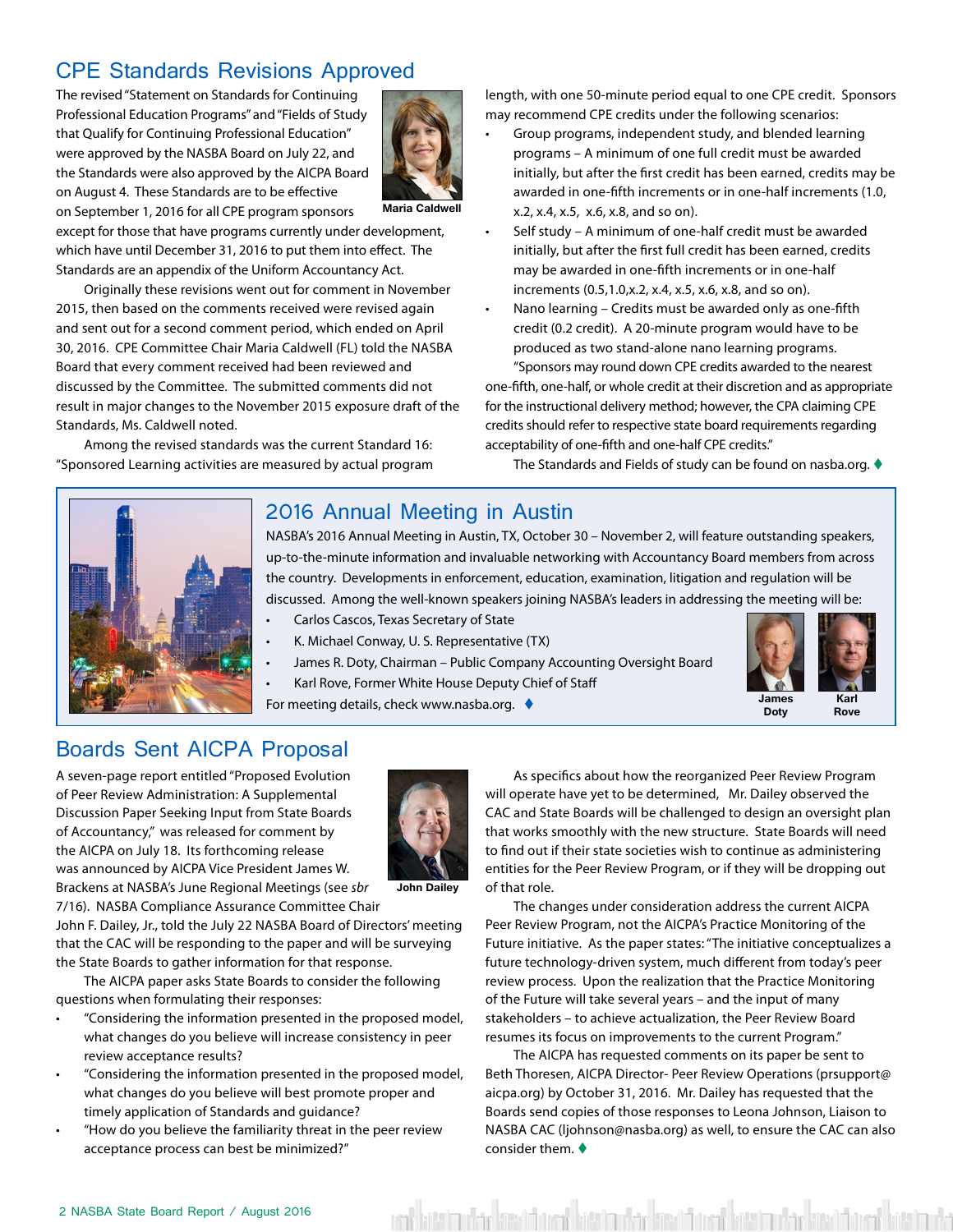# PRESIDENT'S MEMO

### **Missed Opportunities**

Yesterday I received a telephone call from a member of our Board of Directors, Tyrone Dickerson, who serves as chair of what I consider to be one of NASBA's most important committees, the Diversity Committee. I have had calls from other committee chairs with similar expressed messages about the accomplishments of their groups. As is often the case, I was surprised, especially since the Diversity Committee has achieved significant results in the past two years. I am so proud of how NASBA has reached out to minorities and women to encourage them to serve on Boards of Accountancy, and to have those new Board members seek leadership positions in NASBA. The outcome of the Committee's efforts is apparent with the current makeup of our board of directors, committees and task forces. We have come a long way since my *President's Memo*, entitled "Photos on the Wall," was published four years ago.



**Ken L. Bishop President & CEO**



The above paragraph may seem to conflict with the title of this *Memo*, but I wanted to demonstrate the contrast with another recent issue.

Earlier this month I received a letter from the co-chairs of a working group of the Public Accounting Oversight Board's Investor Advisory Group (IAG), Professor Parveen Gupta and Lynn E. Turner. They requested that NASBA report on the progress of the recommendations to NASBA contained in the October 6, 2008 *Final Report of the Advisory Committee on the Auditing Profession* (ACAP), from the U.S. Department of the Treasury.

As 2008 was several years before my watch, I had to do some digging to reconstruct our activities. I was somewhat dismayed when I read some of the very credible recommendations in the report and realized that several had never been achieved -- or even seriously considered. My initial reaction was that NASBA and other organizations named in the report may have dropped the ball, and missed an opportunity to augment the regulatory structure of the U.S. that could have possibly precluded some of the challenges for the profession that have occurred over the last decade.

NASBA's committees, task forces and work groups, like the members of the 2008 ACAP work group, are made up of highly qualified individuals, with specific knowledge and skill sets, who do valuable work as volunteers. After receiving the IAG Working Group's letter, I had the opportunity to speak with Gaylen Hansen, a NASBA Past Chair who was a member of ACAP's Subcommittee on Firm Structure and Finances. Mr. Hansen, who is one of the country's premier technical experts and an extremely articulate leader in the profession, expressed his disappointment that some of the critical recommendations of the ACAP report had not been accomplished. I share his concern.

In response, I have called on some of our top folks to review the 2008 ACAP report. We will be developing in the coming weeks a summary of the achievements accomplished, but, more importantly, we will review and identify recommendations that should be resurrected and considered for implementation.

The message of this *Memo* is not specifically about the ACAP report, but about how incredibly important it is to respect and give serious consideration to the work done by our volunteers. The type of individuals who rise to become State Board members, committee chairs and members of bodies like the ACAP bring tremendous knowledge, skills and abilities to activities in the public interest. The value of having such men and women devote time and energy to their volunteer efforts is incalculable.

The outcomes and recommendations of these volunteer-centric groups need to be treated as precious gifts. If we don't, we will have dropped balls and missed opportunities!

*Semper ad meliora (Always toward better things).*

Jen L. Bohop

*— Ken L. Bishop President & CEO*

churchte Trachtere achurchte Trachtere achurchte Trachtere achurchte Trac

August 2016 / NASBA State Board Report 3